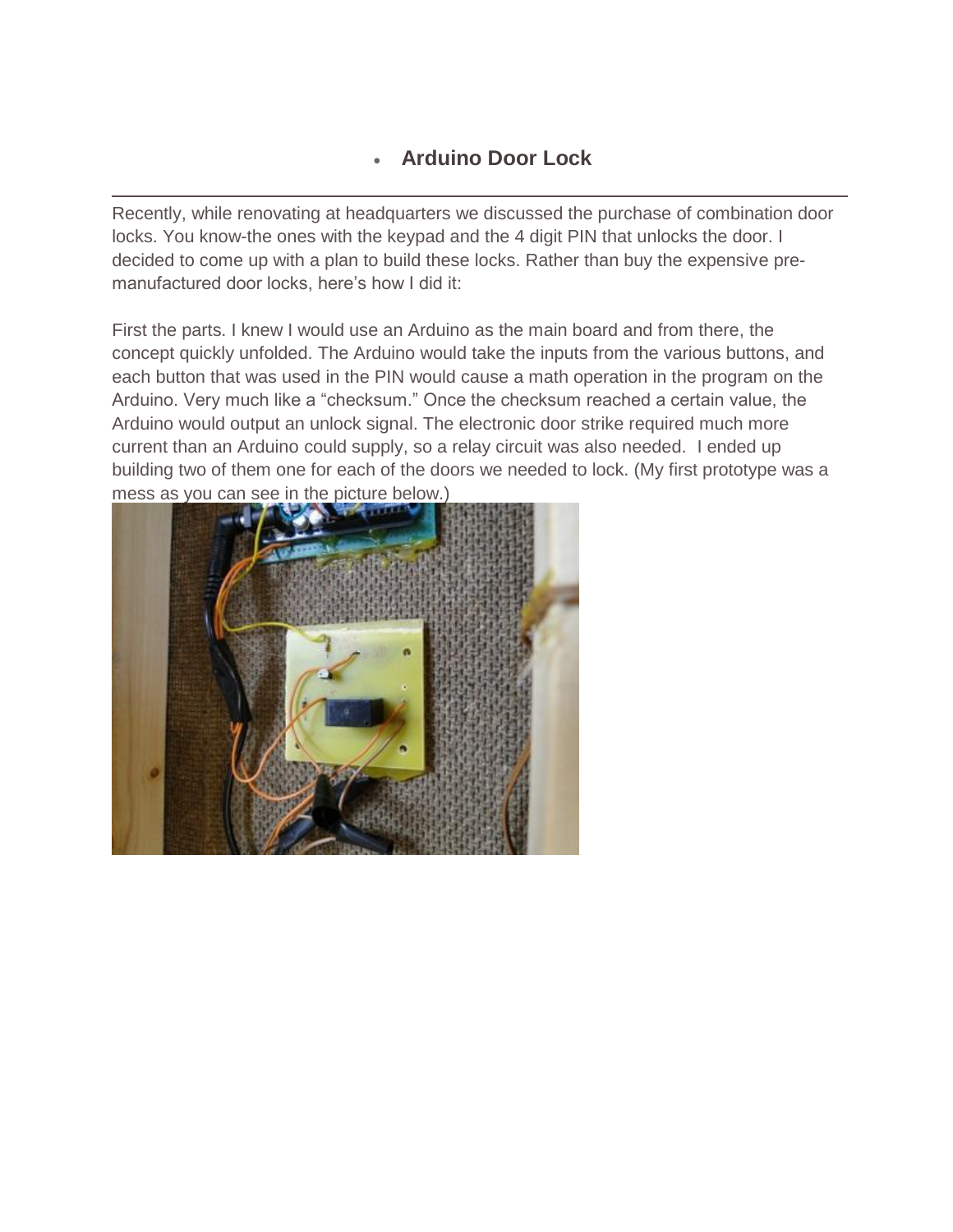

I built the first relay circuit from scratch. The circuit diagram is available in the Arduino inventors kit, but I don't recommend this route. In the second system, not only was it much more organized, but I also found a better solution to the relay circuit, our CPS156. I also used an Arduino ProtoShield instead of a bulky eurocard (see below).

## The Build:

First lets gather the materials. If you don't already have an Arduino, I recommend the Arduino inventors kit and that you also check out our Arduino Video Learning Series to get started.

| So you'll need:                   |            |  |
|-----------------------------------|------------|--|
| -Arduino Uno                      | x1         |  |
| -Arduino ProtoShield              | $\times$ 1 |  |
| -Keypad                           | x1         |  |
| -Dual HI/LO relay board -- CPS156 | x1         |  |

-Electronic door strike -- I found these on ebay for about \$15 Make sure you buy a 12V DC strike.

Some other small components such as: -A handful of 10k Ohm resistors -A 330 Ohm resistor -An LED -A power supply, or two. You'll need 12VDC and at least 2A to power the door strike.

 The first step is to solder wires to all the pins on the keypad. This is a common ground keypad and the pinouts are on the back of the packaging.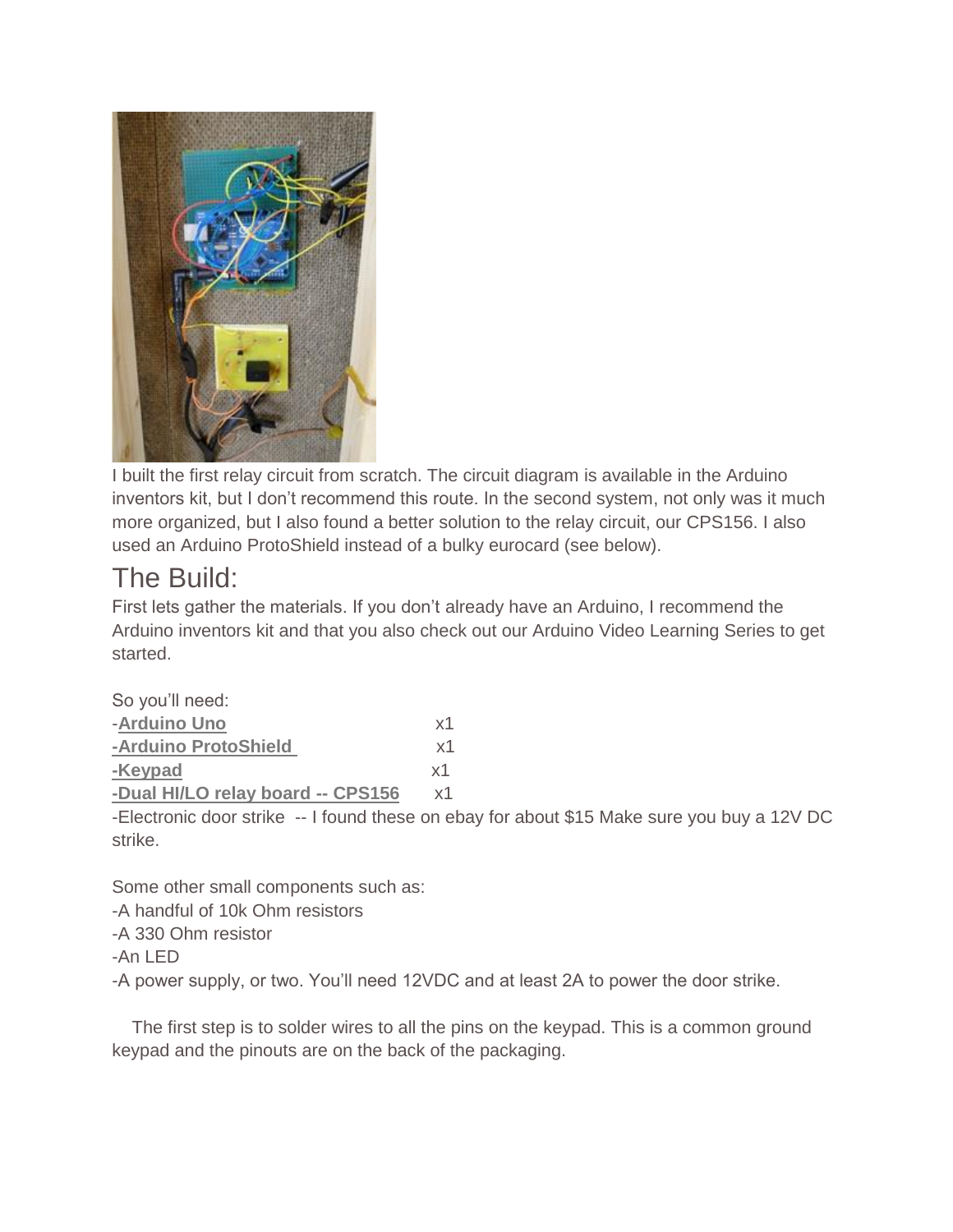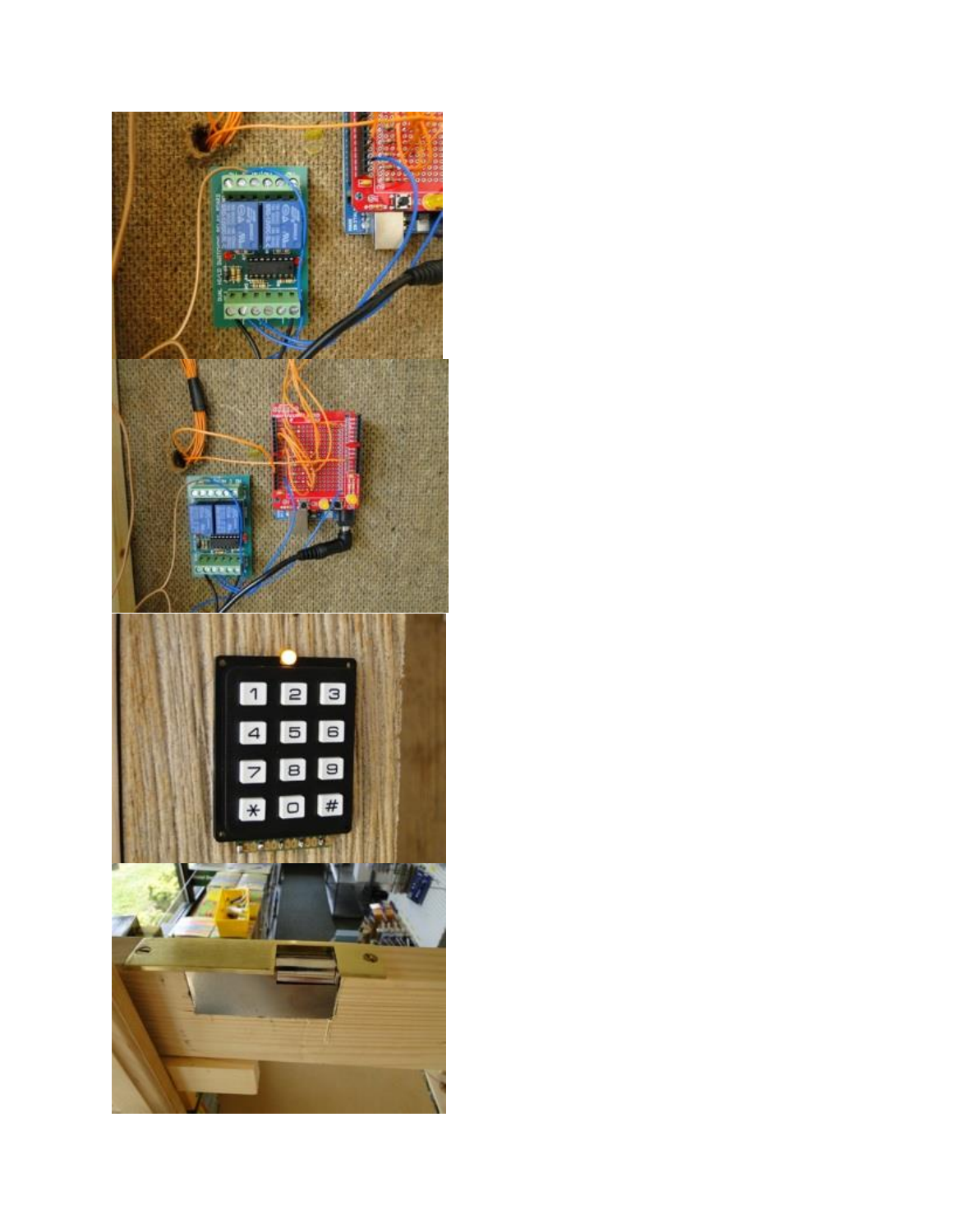# The Project Story

| <b>OUTPUT PIN NO.</b> | <b>SYMBOL</b> |
|-----------------------|---------------|
|                       | COM           |
|                       |               |
|                       | ۰             |
|                       |               |
| P                     |               |
|                       |               |
|                       | ī             |
|                       |               |
|                       |               |
| I                     |               |
|                       |               |
| g                     | B             |
|                       | ÷             |
| 17                    | ç             |



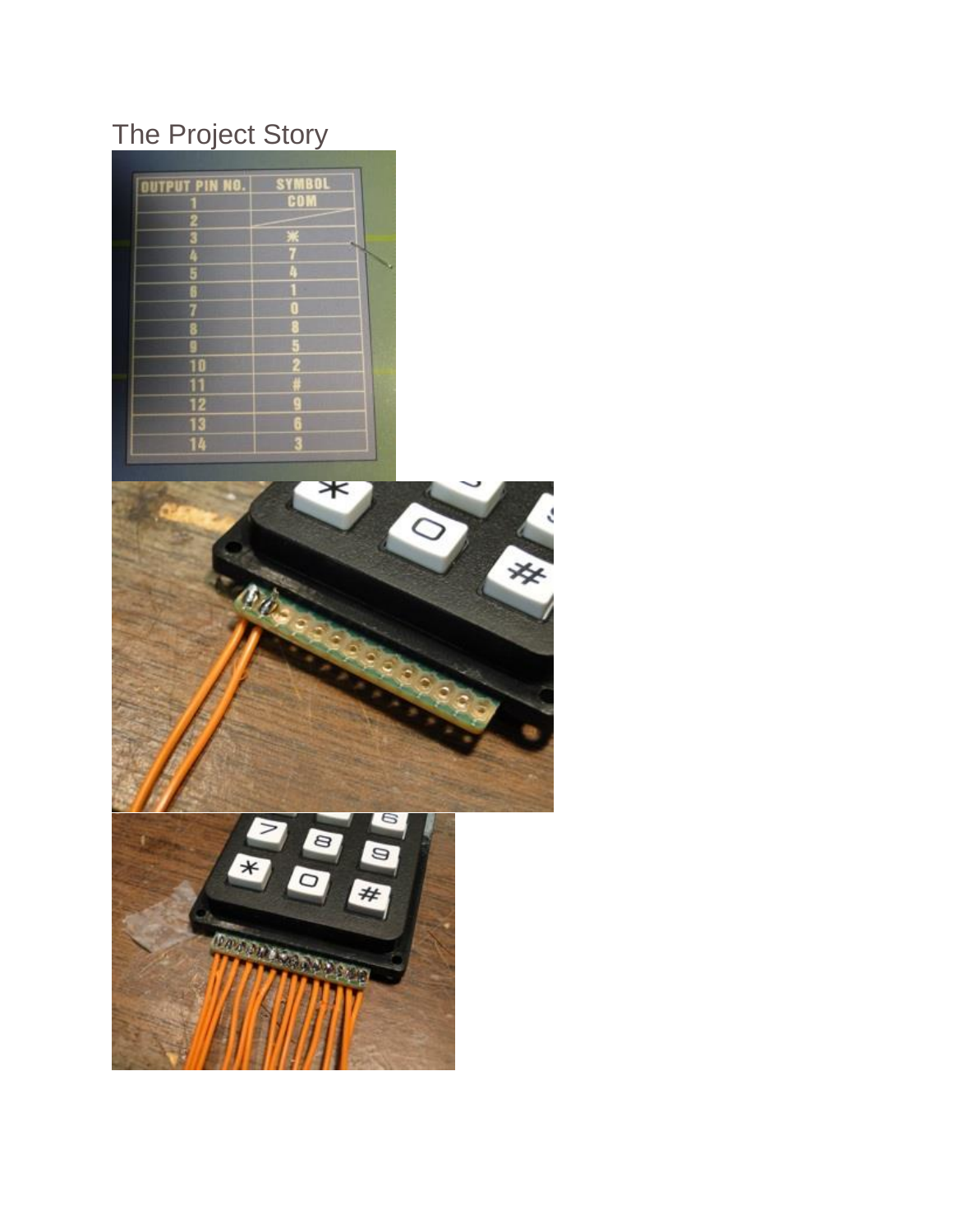

 Next we move onto something a little more complex. Grab your Arduino ProtoShield! It is relatively easy to assemble. You can see how by **[clicking here.](http://www.electronics123.net/amazon/datasheet/ProtoshieldAssembly.pdf)**

 Once you've assembled it completely, its time to make our door lock circuit. First you'll need to figure out what your PIN is going to be since it will be somewhat hardwired. For the purpose of this tutorial, I'm going to use "1234" We'll need to figure out what the pins are that are operated by these numbers. So follow the chart on the keypad packaging and mark the wires on the keypad accordingly.

 Whats cool about the an Arduino shield is that it stacks on top of the arduino using header pins.

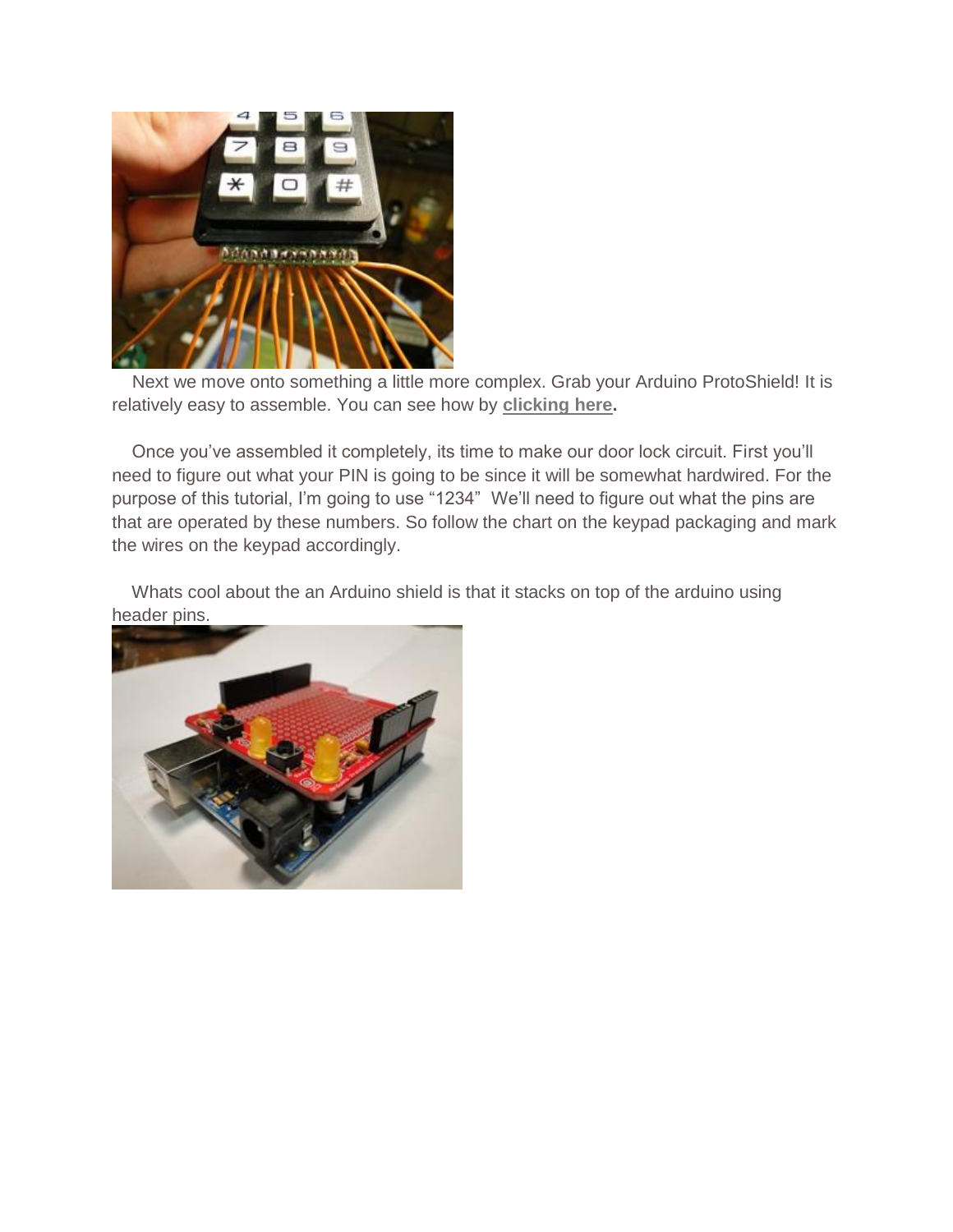

You will need to setup the circuit that accepts inputs from the keypad. Attach five 10k Ohm resistors from the +5V section on the right hand column (red arrow) to a spot on the open board. I would skip a space between each one. (see the pictures below)



Here are the resistors in place: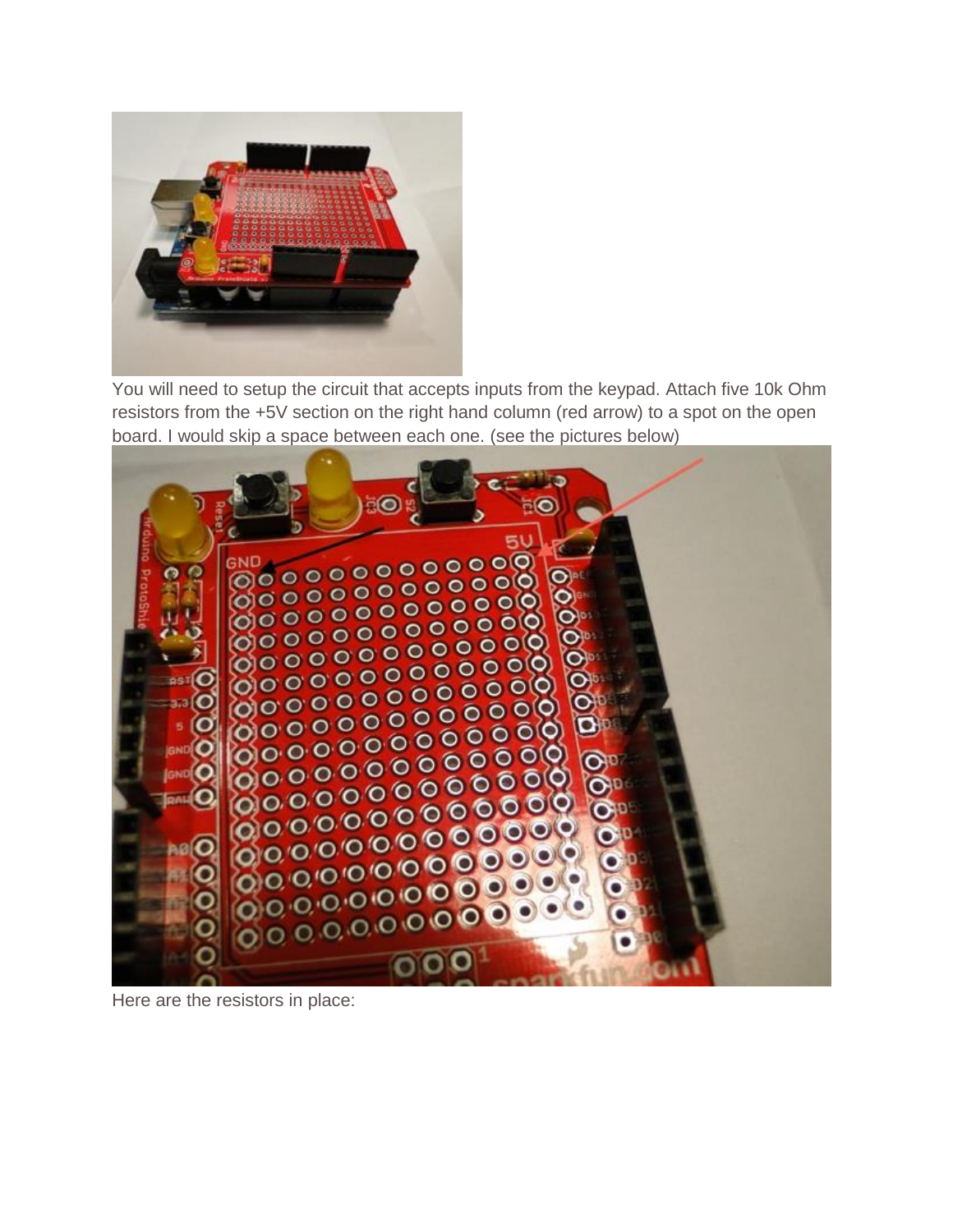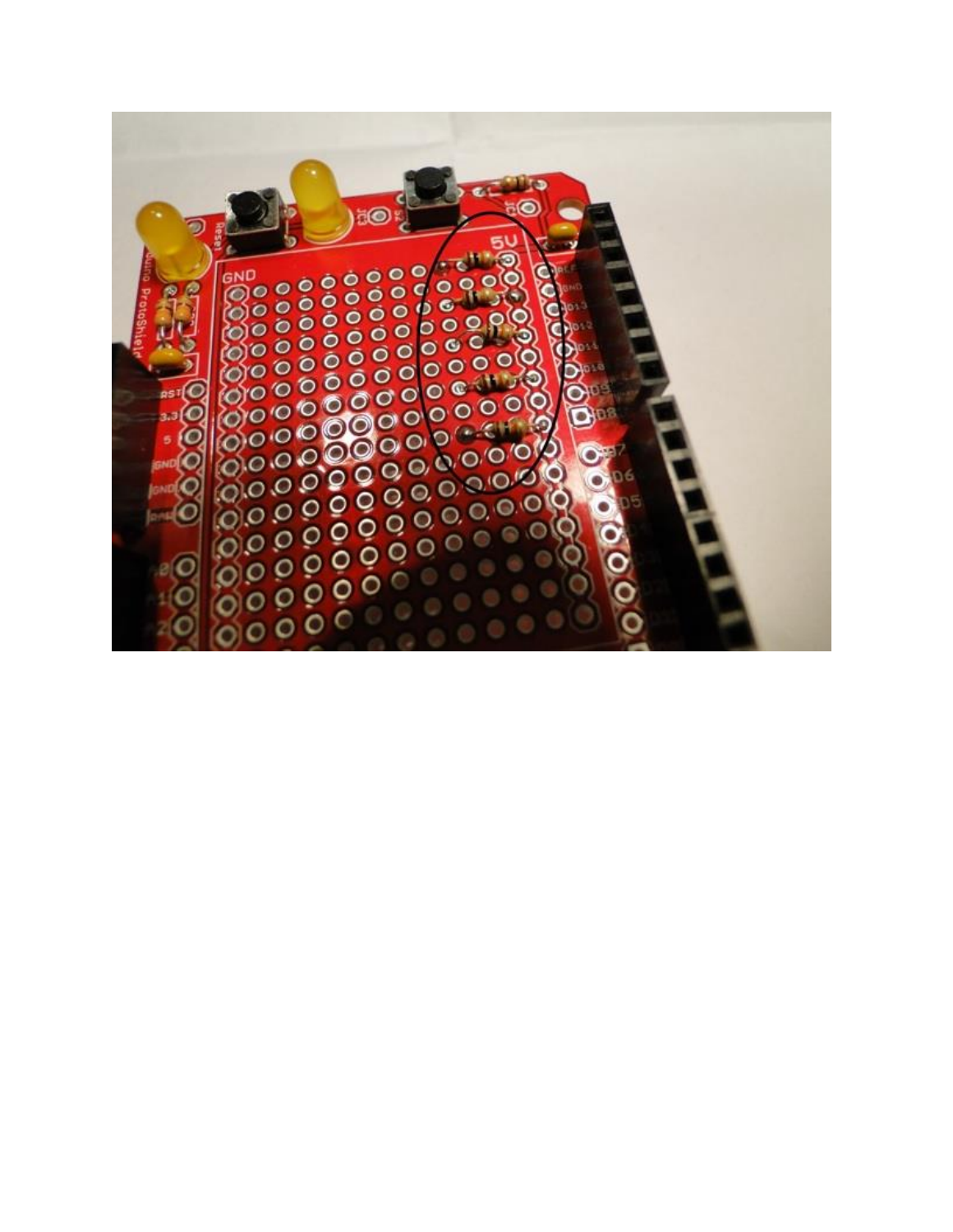

The resistor leads closest to the header pins can be removed, but leave the leads on the opposite side attached for now. Now its time to connect the four wires to the positive end of these resistors.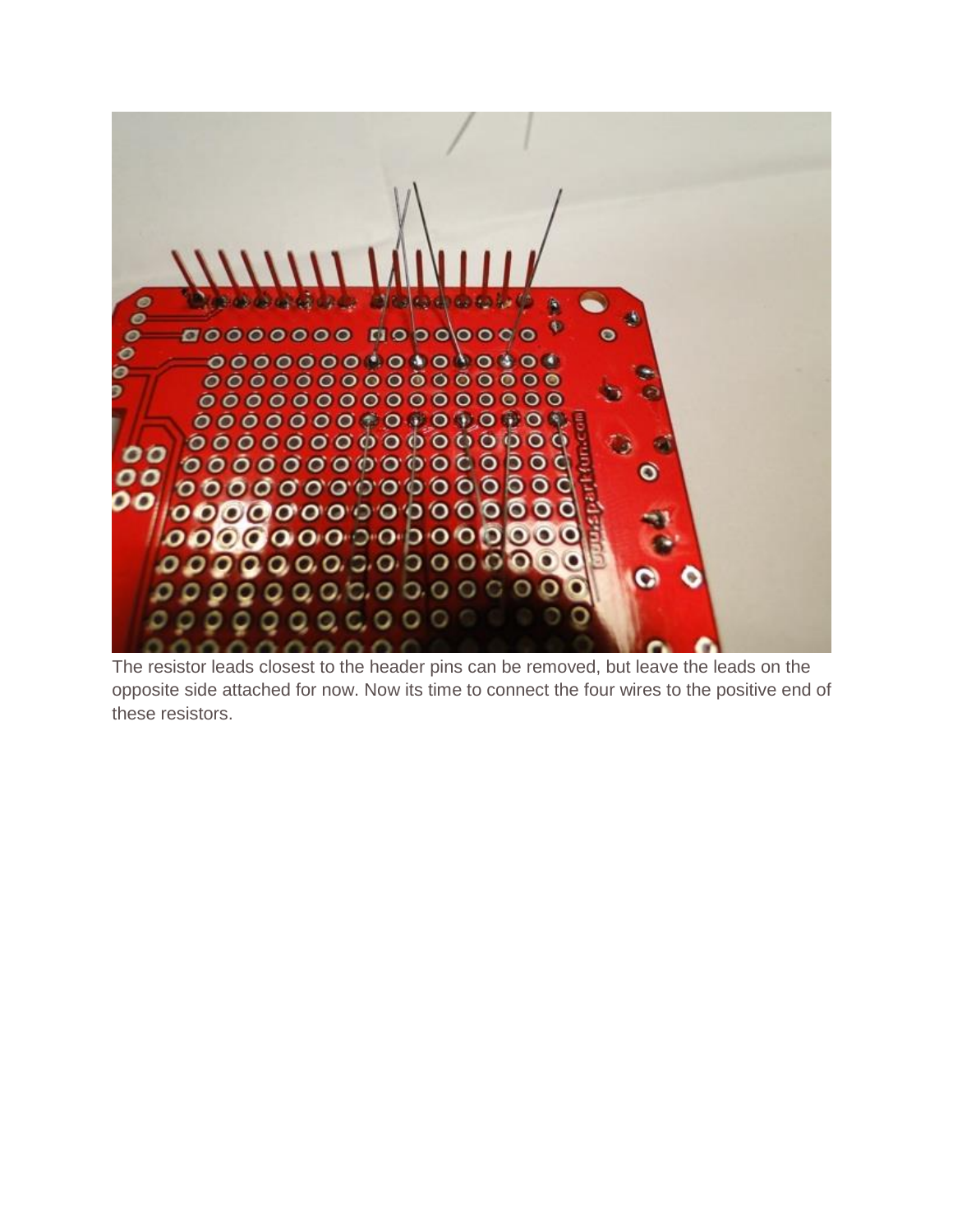

Make the remaining resistor lead push back up through the hole that the wire came down from and solder it into place.

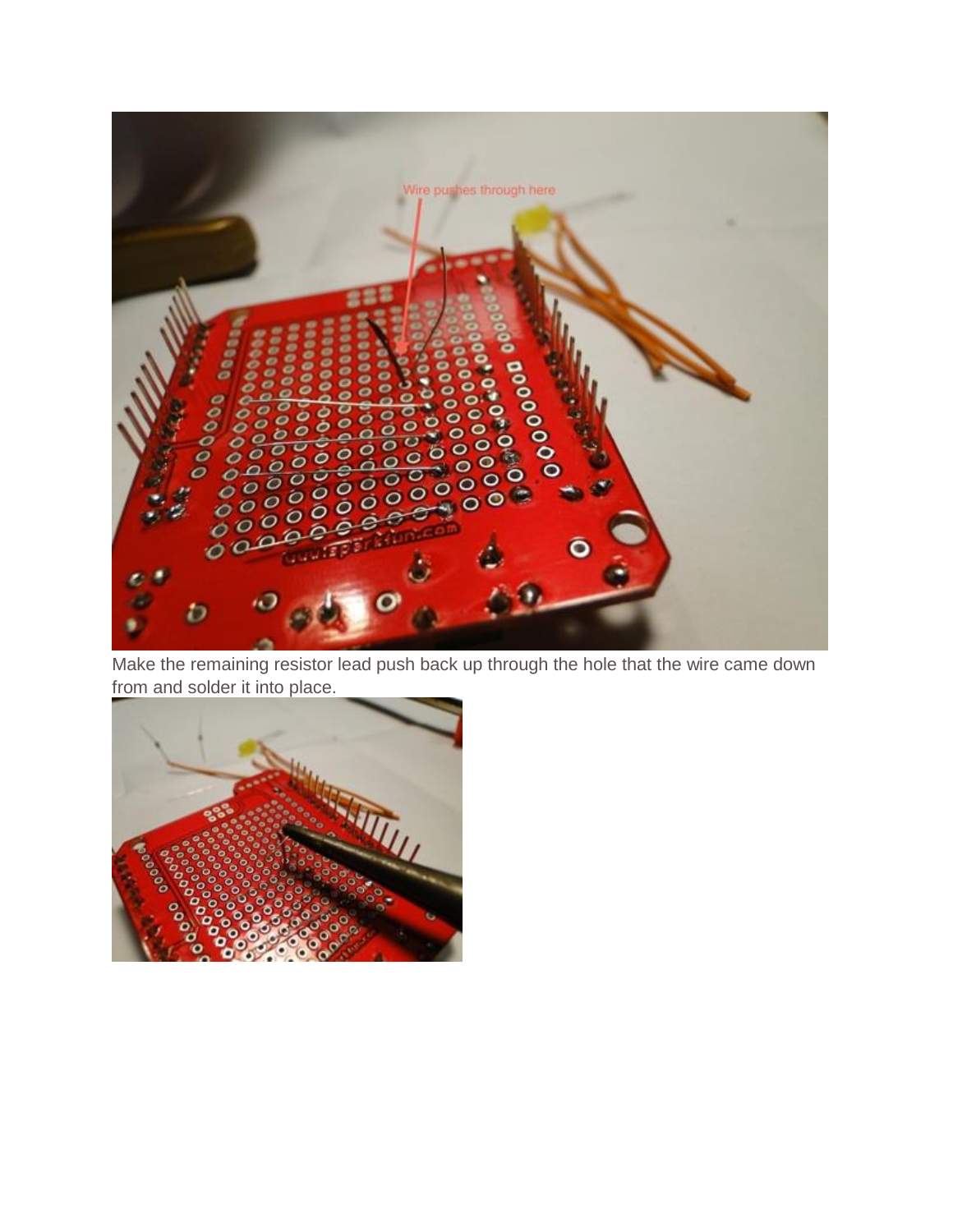

Connect the other end of this wire to Digital pin 0 on the Arduino. You will connect other wires to each resistor in the same fashion except they will connect to Arduino digital pins 2, 4, 6, and 8.



You are now ready to mount the key pad and setup the keypad wiring. Ours was mounted on the opposite side of the wall from the Arduino so I needed to drill a hole and feed the wires through. If you are also doing this, I recommend feeding the wires through one at a time and starting with the wires that are actually used in your combination.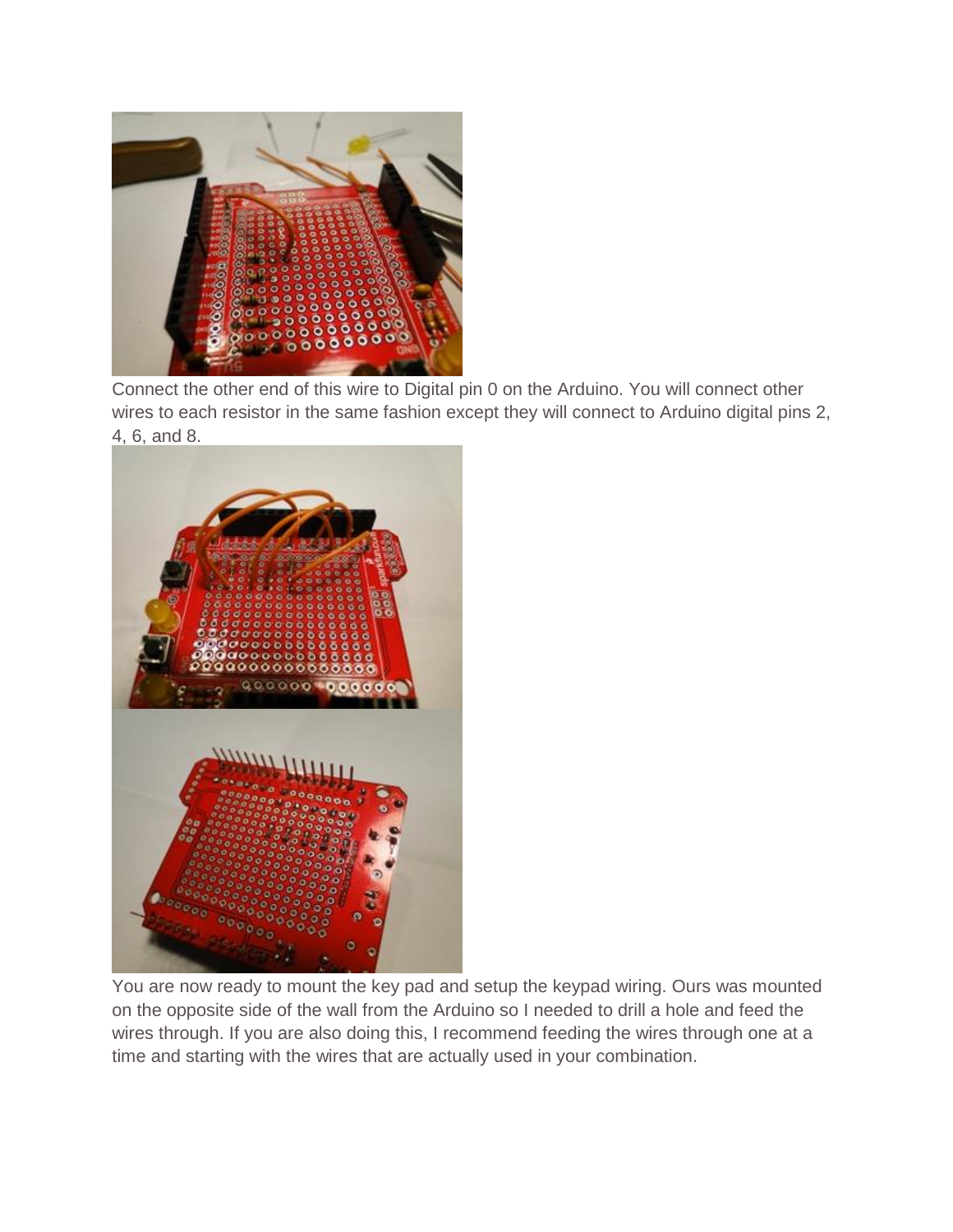First feed the common wire through. (the first pin on the keypad) On the other side of the wall it will attach to the GND on the Arduino.



Now start with the wire for the first button you will press, in this case "1" This will attach to the Protoshield in the same place the wire for pin 1 does. (see below picture)

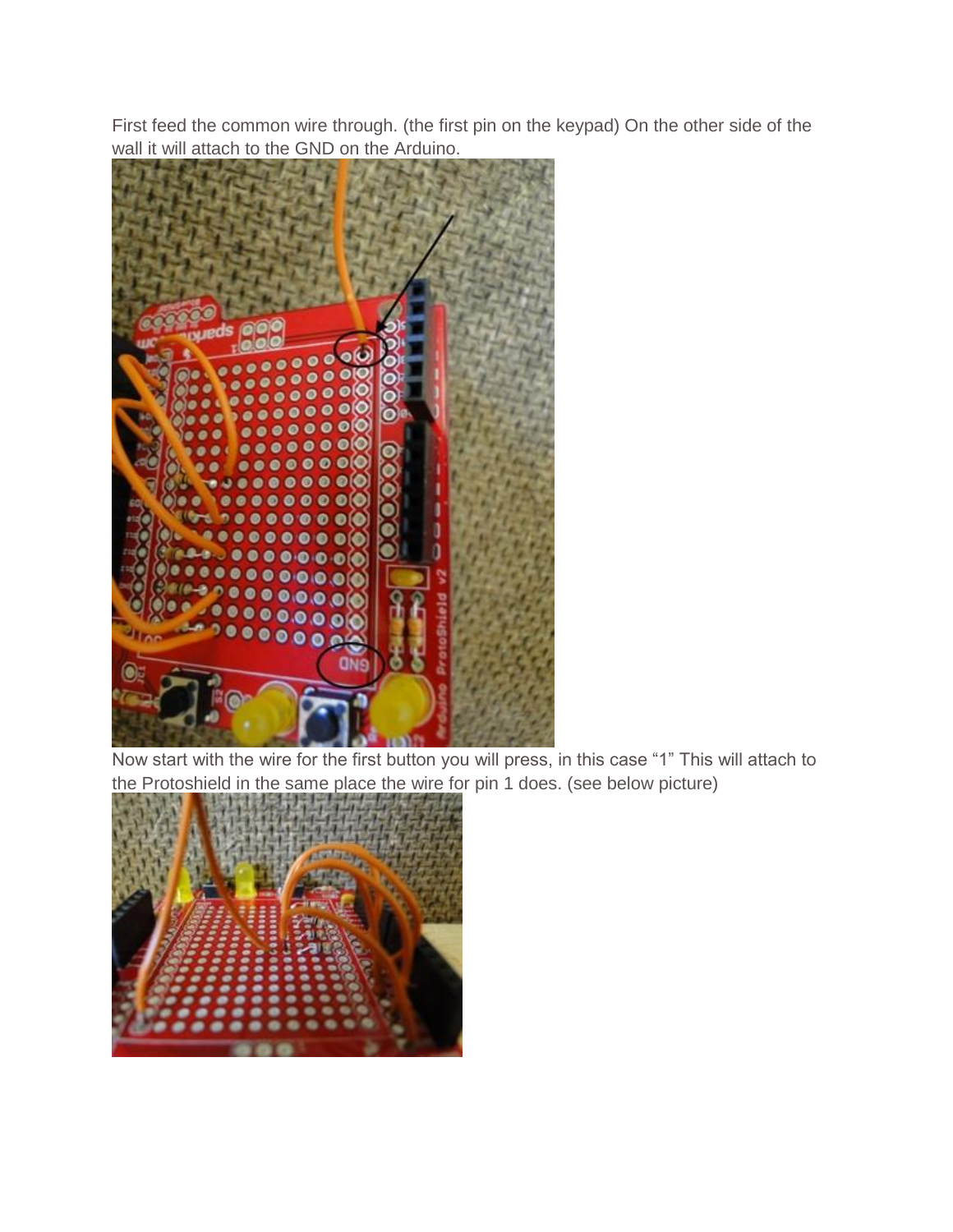

Solder it to the connection of the resistor and the Pin 0 wire. Do this for all of the connections the same way except for number 8.

For example, my PIN number is "1234," so the wire for "1" which is pin 6 on the keypad connects to the first Arduino pin 0. The wire for "2" is pin 10 on the keypad and attaches to pin 2 on the Arduino.

| <b>Button</b> | Keypad pin | Arduino pin |
|---------------|------------|-------------|
|               | հ          |             |
| 2             | 10         | 2           |
| 3             | 14         |             |
|               | 5          | ห           |

Once all the "used" connections are attached to the correct pins solder all the remaining wires from the keypad together and add an additional wire. (see below)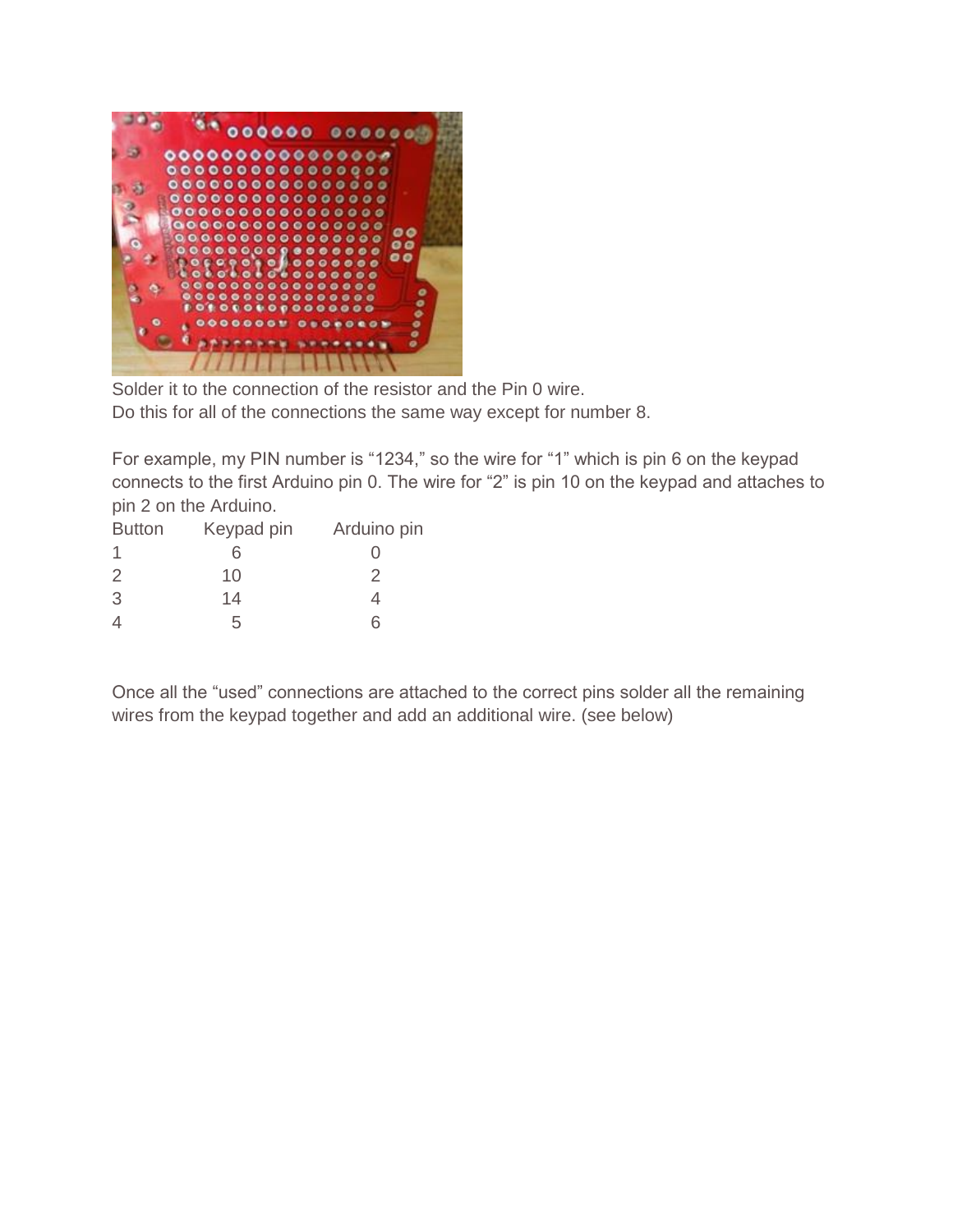

These wires connect to the Arduino's 8th pin. When we go over the code later on, this will make more sense. Everything should match the wiring diagram below: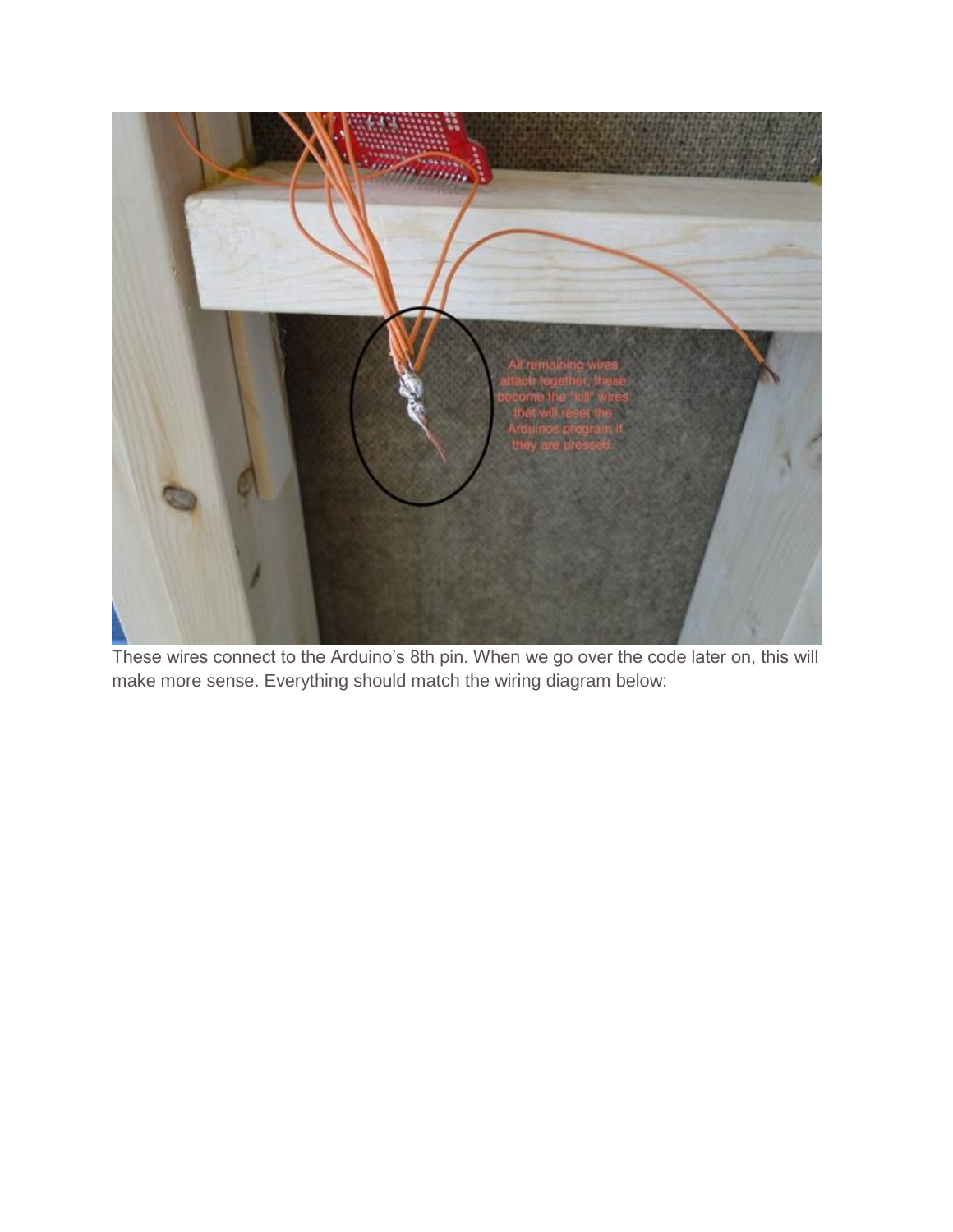

#### CPS156

We need a device that can register the digital "high or low" output from the Arduino and convert it to an analog "on-off" signal. For this we will use the [CPS156.](http://www.electronics123.com/s.nl/it.A/id.388/.f) It is easy to assemble and only takes about 15-30 minutes, depending on your experience. You can download the instructions [here.](http://electronics123.net/amazon/datasheet/k156.pdf)

For the final wiring, you will need to solder a wire to pin 13 on the Arduino. The other end of this wire will attach to the L1 terminal block on the CPS156. Then run a wire from the H1 terminal block on the CPS156 to the Arduino's ground connection.

You will need to connect the 12v power supply to the V+ and GND on the CPS156. Also run a wire from the power supply GND to the common (C) on the relay side of the CPS156.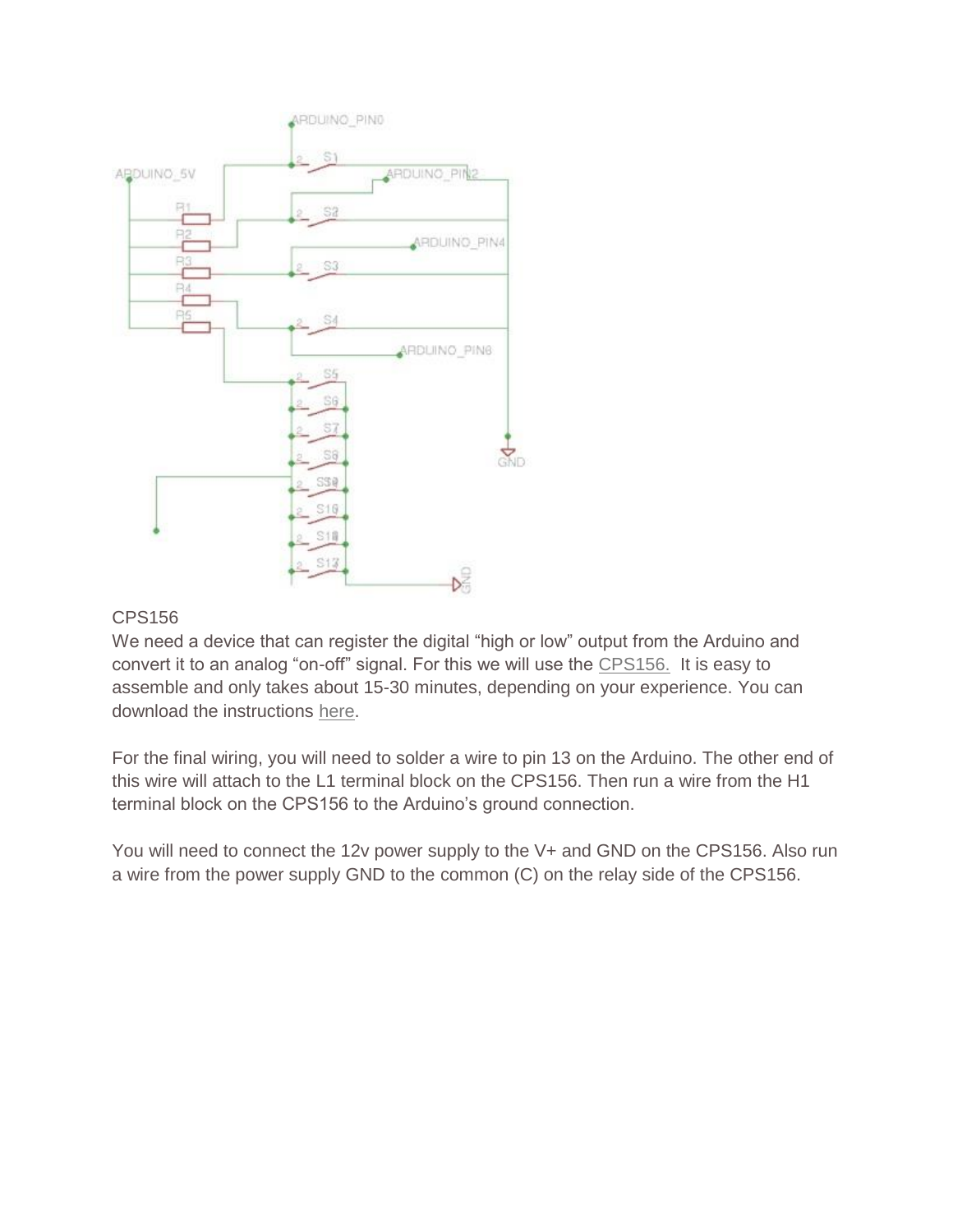

Then connect the positive terminal of the power supply to the positive connection on your electronic door strike. Connect the negative connection on the door strike to the normally open (NO) terminal block on the CPS156. The build is now complete. Now you are ready to configure the sketch and install in on the Arduino.

## The Software

Here I will explain how the software works so that you can easily change it to meet your needs.

Here is a link to download the: **[Arduino Door Lock Sketch.](http://electronics123.net/amazon/software/doorlockSketchArduino.pde)**

Now lets look at the code:

//You'll see that we start with some constants.

const int buttonPin1 =  $0$ ; const int buttonPin2 =  $2$ ; const int buttonPin3 =  $4$ ; const int buttonPin4 =  $6$ ; const int buttonPinKill =  $8$ ;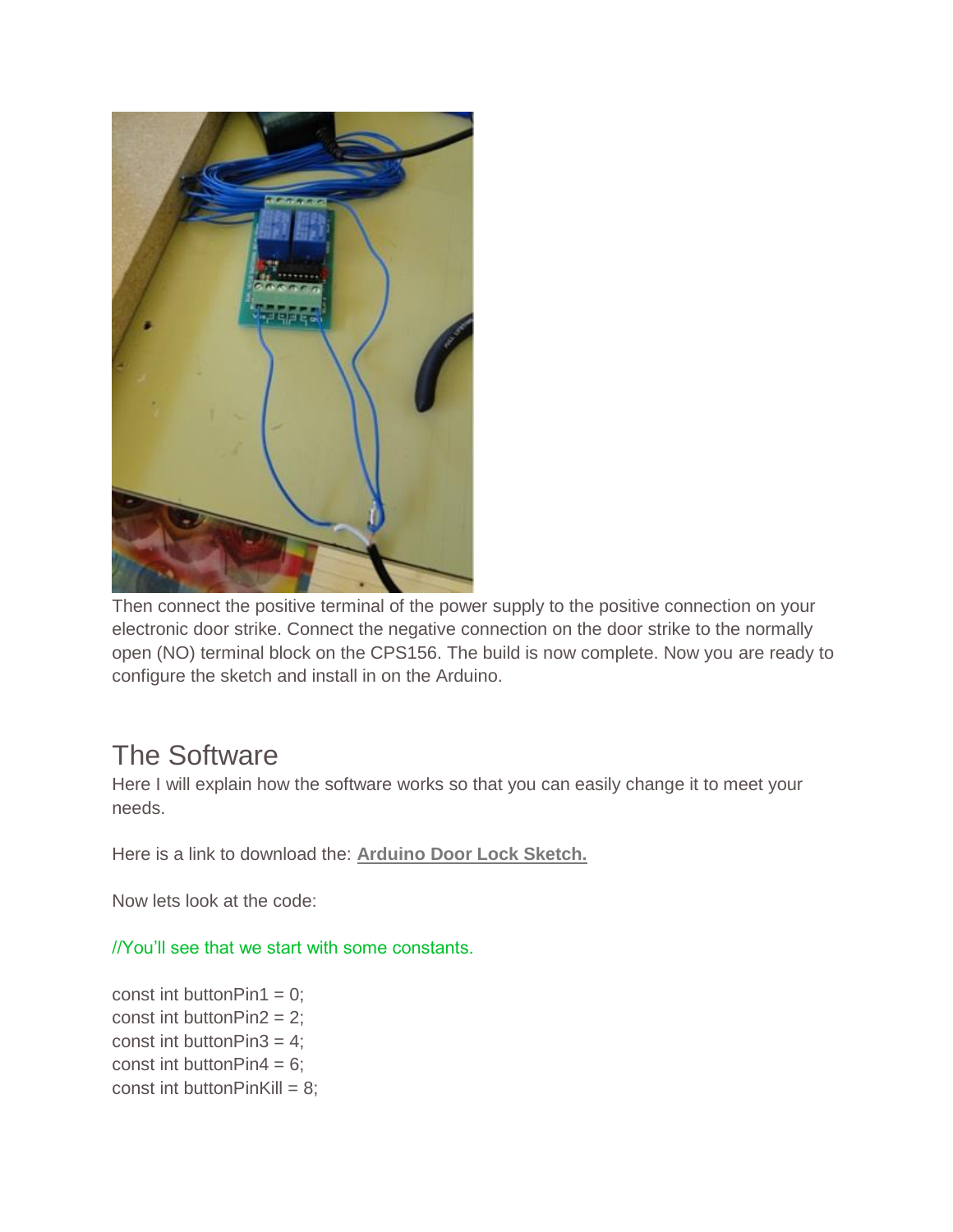const int RelayPin = 13; const int LEDPin = 12;

/\*These set up constant number values for the pins. They cannot be changed anywhere by the program.

Then we have variables:\*/

```
int buttonState1 = 0; \frac{1}{2} // variable for reading the pushbutton status
int buttonState2 = 0;
int buttonState3 = 0;
int buttonState4 = 0;
int buttonState8 = 0;
int combCheckSum = 0;
```
#### //They can change

/\* Next is the main setup method, it prepares the Arduino for the rest of the program by telling it which pins are used for what.

\*/

```
void setup() {
    // initialize the Relay pin and LED as outputs:
    pinMode(RelayPin, OUTPUT); 
    pinMode(LEDPin, OUTPUT);
    // initialize the pushbutton pins as inputs:
    pinMode(buttonPin1, INPUT); 
    pinMode(buttonPin2, INPUT);
    pinMode(buttonPin3, INPUT);
    pinMode(buttonPin4, INPUT);
    pinMode(buttonPinKill, INPUT);
```
}

//After the setup method comes the Main loop. This method gets run repeatedly thousands of times per minute. There is a lot to cover here so I will place comments throughout the code.

void loop(){ // read the state of the pushbuttons value: buttonState1 = digitalRead(buttonPin2); buttonState2 = digitalRead(buttonPin6); buttonState3 = digitalRead(buttonPin7); buttonState4 = digitalRead(buttonPin0); buttonState8 = digitalRead(buttonPinKill);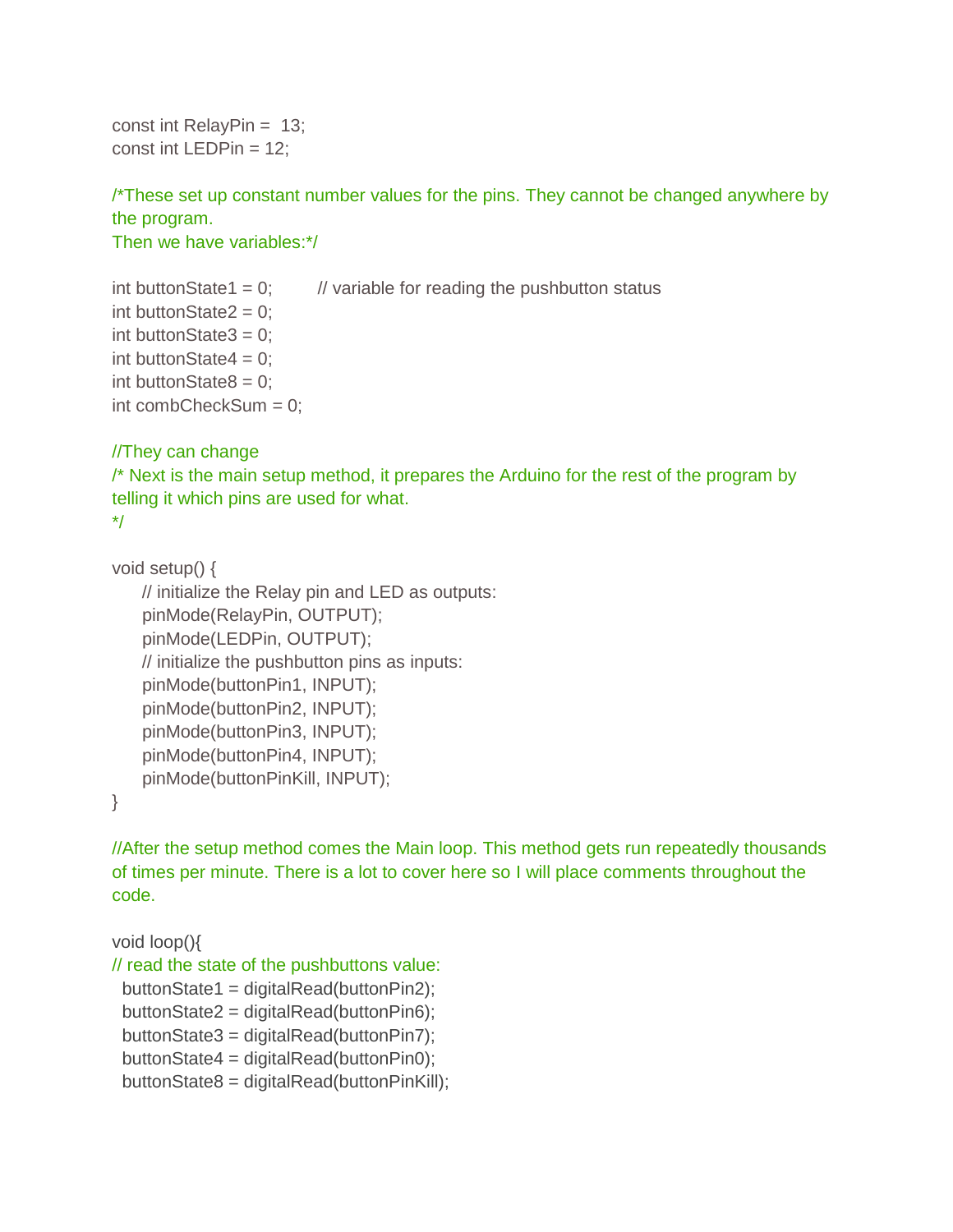// check if the pushbuttons are pressed. // if it is, the buttonState is HIGH:

/\*The following waits for the first button to be pressed when pressed, it changes the value of the "combCheckSum" variable from 0 to 1000.\*/

```
if (buttonState1 == LOW) {
   combCheckSum = 1000;
 }
/*then we check to see if any other buttons have been pressed, if so the checksum value is
```

```
reset.*/
 if (buttonState8 == LOW) {
  combCheckSum = 0;
 }
```
/\*same as above only for button 2, it also checks to make sure button 1 is not still pressed, if all these statements return "TRUE" it makes the checksum 1200\*/

```
if (buttonState2 == LOW) {
 if (buttonState1 == HIGH) {
   if (combCheckSum == 1000) {
     combCheckSum = 1200;
   }
  }
  else {
  combCheckSum = 0;
  }
}
if (buttonState8 == LOW) {
  combCheckSum = 0;
 }
/*same as before, checking the state of button 3 this time. if these return TRUE checksum 
becomes 1230*/
if (buttonState3 == LOW) {
 if (buttonState2 == HIGH) {
   if (combCheckSum == 1200) {
      combCheckSum = 1230;
   }
  }
  else {
  combCheckSum = 0;
  }
}
if (buttonState8 == LOW) {
```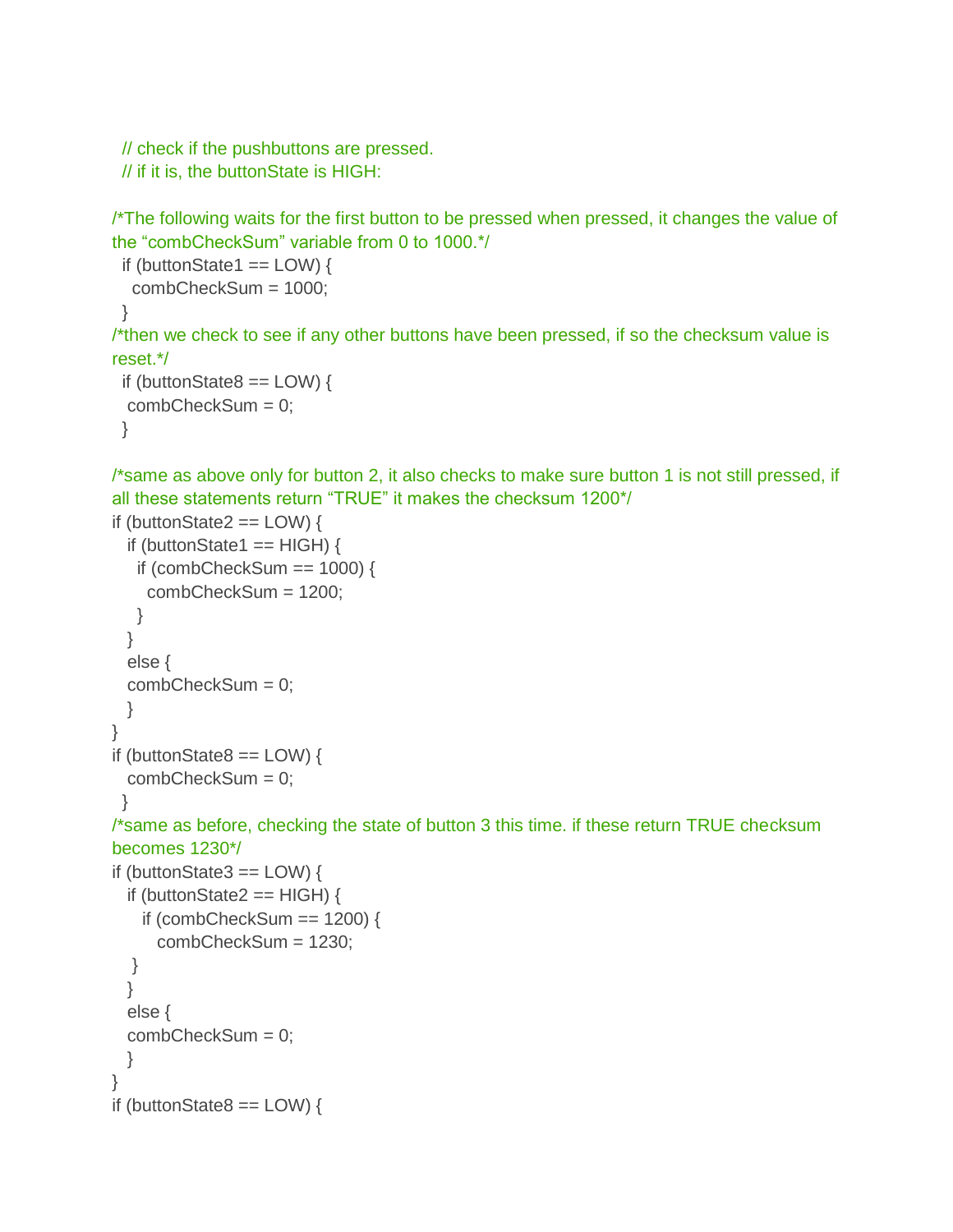```
 combCheckSum = 0;
 }
/*final check, looks at button 4, if all all the statements return TRUE the value of checksum 
becomes 1234.*/
if (buttonState4 == LOW) {
 if (buttonState3 == HIGH) {
 if (combCheckSum == 1230) {
  combCheckSum = 1234;
  }
 }
else {
  combCheckSum = 0;
  }
}
if (buttonState8 == LOW) {
  combCheckSum = 0;
}
```
/\*unlock the door. if the following returns TRUE, the relay pin will become active and the door will unlock. It will stay unlocked for 3 seconds, or 3000 milliseconds, then close again.\*/

```
if (combCheckSum == 1234) {
   digitalWrite(RelayPin, HIGH);
   delay(3000);
  digitalWrite(RelayPin, LOW);
  combCheckSum = 0;
}
}
```
And thats the code. Relatively simple right? Upload it to your Arduino and if you did everything right you will have a working door lock.

-Tanner Ewing Support Manager

Leave your questions or comments in the forum box below.